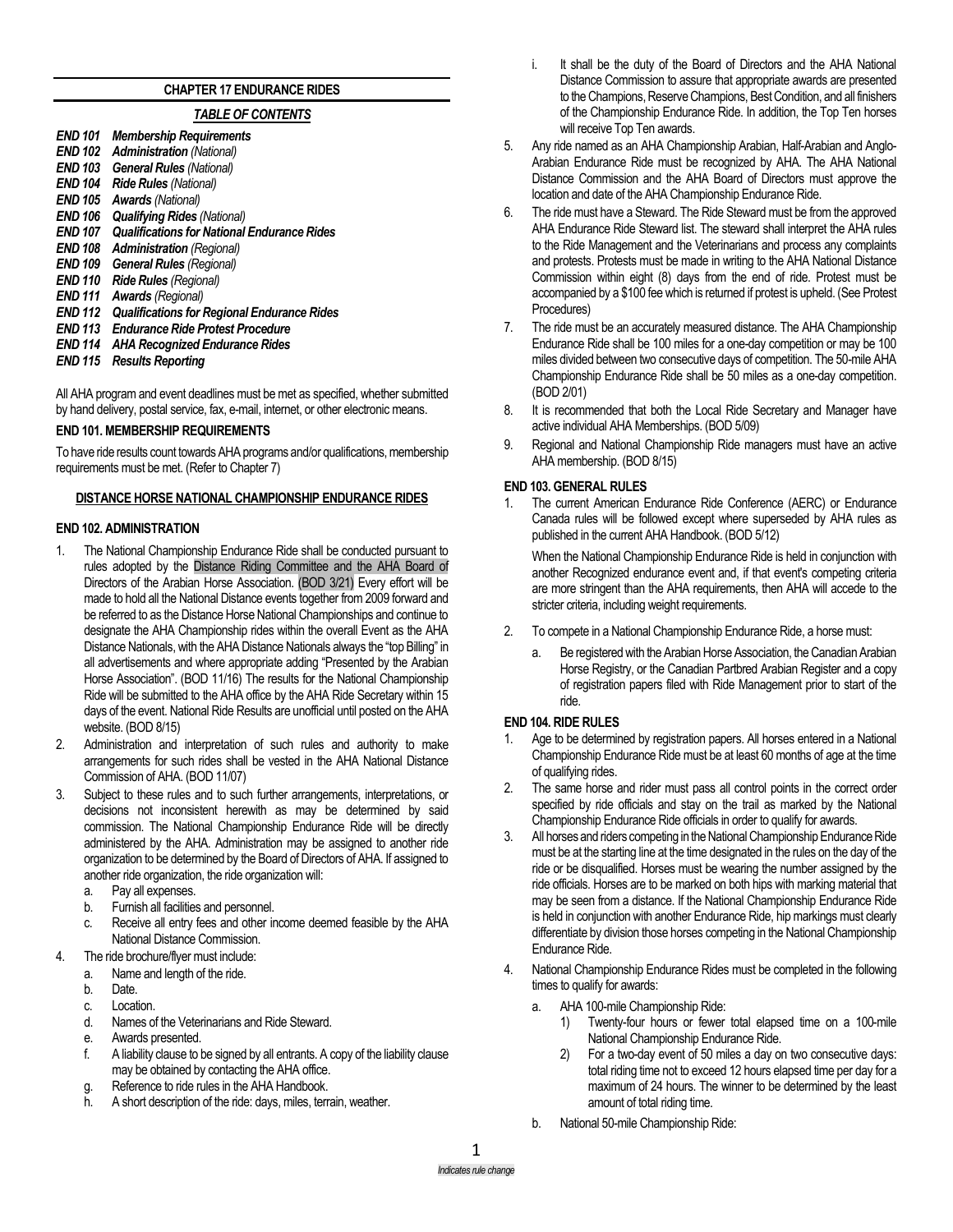- 1) Must be completed within 12 hours or fewer total elapsed time to qualify for awards. (BOD 2/01)
- 5. All horses entered in the National Championship Endurance Ride will be presented to the Ride Veterinarians for examination, preferably the day before the ride begins. Ride Veterinarians' decision on condition of horses regarding the ability to start or continue the ride will prevail at all times. Horses must stand veterinary inspections, and the opinions of the AHA Championship Endurance Ride Veterinarians will, in all cases, be final.
- 6. All horses entered in the National Championship Endurance Ride are subject to blood, saliva, and/or urine tests at the discretion of the National Championship Ride Veterinarians or Ride Management. Abuse of horses entered in a National Championship Endurance Ride, as determined by the Ride Veterinarians, will be cause for disqualification from the ride. It shall be the responsibility of each contestant to ensure that his/her horse has not been administered any drug, which may alter the horse's performance within 72 hours of the pre-ride examination. This includes, but is not limited to, stimulants, depressants, painkillers, or local anesthetics.
- 7. A violation of any of the National Championship Endurance Ride rules for National Championship Endurance Rides subjects the horse and rider to immediate disqualification. Those horses and riders disqualified will immediately remove themselves from the trail.
- 8. For both the 50-mile and 100-mile National Championship Endurance Rides, (BOD 2/01) the first ten horses in their respective divisions (two divisions: one for Arabians, one for Half-Arabian/Anglo-Arabians) to successfully complete the ride in accordance with AERC rules will be named as follows:
	- a. First place horse will be named National Champion Endurance Horse in their respective division for that year of competition. Winner being determined by the fastest time of the horses to be awarded a completion for the ride.
	- b. Second place horse in their respective division will be named National Reserve Champion Endurance Horse for that year of competition. Second place being determined by the second fastest time of the horses to be awarded a completion for the ride.
	- c. Top Ten. A horse finishing 1st through 10th in each respective division (two divisions: one for Arabians, one for Half-Arabian and Anglo-Arabians) will be named Top Ten.

The National Championship Endurance Ride will award Champion, Reserve Champion and Top Ten ribbons in every class and ride, no matter how many entries per class or ride compete. Champion and Reserve Champions will receive respective placing ribbons. (BOD 8/15) All Top Ten Awards shall include qualifications, and all other AHA program benefits except for the Arabian Breeders Sweepstakes, the Horse Achievement Award Program, Amateur Achievement Award Program, High Point Horse Achievement Award, High Point Amateur Achievement Award and Distance Horse Program, which programs shall remain as is awarding 50%. (Res. 18-09)

- d. Best Conditioned. There will be one Best Condition award available for each division of the ride (two divisions: one for Arabians and one for Half-Arabian/Anglo-Arabians). The horse chosen to receive the award will be determined by using the guidelines established by AERC. The ride veterinarians should be made familiar with the AERC guidelines in this respect and the riders should be made familiar with the requirements for best condition before the ride. The award does not have to be given if the control judge(s) feel that none of the Arabian/Half-Arabian/Anglo-Arabian(s) in contention for the award deserve to receive it. (BOD 3/12)
- e. There shall be no ties. A Finish Line Official shall be appointed by ride management to place the Top Ten horses for any single day ride. If the Finish Line Official is unable to decide placings all the ties shall be decided by a flip of the coin. Ties in a multi-day ride shall be decided by a flip of the coin.

### **END 105. AWARDS**

Awards will be made to those finishing in the Top Ten and shall be as follows:

- 1. Champion.
- 2. Reserve Champion.
- 3. Top Ten.
- 4. Best Condition.
- 5. All completing the National Championship Endurance Ride shall be presented a completion award. Ride Management has the option of providing additional awards.
- 6. A Youth Rider Award shall be presented for both the 100 mile and the 50-mile Endurance Rides (combined Arabian and Half-Arabian) to the first youth rider to cross the finish line in each distance. The age of a youth is determined by AHA rules. (BOD 8/05) (BOD3/12) (BOD 11/21)

# **END 106. QUALIFYING RIDES**

Qualifying Rides for National Championship Endurance Rides. All horses completing AHA Recognized Endurance Rides on registered Arabian, Half-Arabian, or Anglo-Arabian Horses will be eligible to compete in the annual National Championship Endurance Ride.

# **END 107. QUALIFICATIONS FOR NATIONAL ENDURANCE RIDES**

- 1. For the 100-mile Championship Ride, the horse must have successfully completed a minimum 300 lifetime miles of which 100 miles must consist of one (1) day or multi-day, one hundred (100) mile Endurance Ride or two consecutive rides of fifty (50) miles or greater over two consecutive days for a total of one hundred (100) miles or more.
- 2. For the 50-mile Championship Ride, the horse must have successfully completed 200 lifetime miles. (BOD 2/01)
- 3. Qualifying mileage must be from AHA, AERC, FEI or Endurance Canada Recognized/Sanctioned Endurance Events of a minimum 50 miles distance and be completed within maximum time limits of the Recognizing/Sanctioning body. (BOD 5/12)
- 4. Ride name, length, date, and location of qualifying ride(s) must be listed on entry blank for the National Championship Ride.
- 5. The horse is qualified rather than the rider. One or more riders may have ridden qualifying miles for a single horse and a single rider may qualify more than one horse.

# **AHA REGIONAL CHAMPIONSHIP ENDURANCE RIDES**

A Regional Championship Endurance Ride(s) cannot be held unless there has been at least one Endurance Ride of 50 miles or more recognized by either AHA, AERC, FEI or Endurance Canada in that Region within the previous year or that part of the calendar year prior to the date of the proposed Regional Championship Endurance Ride(s). The Regional Championship Ride(s) must be held within the proposed Region's geographic boundaries or within a contiguous Region's boundaries. (BOD 5/01) (BOD 5/12)

### **END 108. ADMINISTRATION**

- 1. For the purpose of AHA Regional Championship Endurance Rides, the United States and Canada shall be divided into geographical regions by the Arabian Horse Association.
- 2. If a Region does not sponsor its own AHA Regional Championship Endurance Ride(s), applications for the ride made by any AHA member, AHA member association, or any qualified organization will be considered by the Regional Director. Rides sponsored by a Member Organization of a Region shall be considered as a ride of that same Region regardless of the geographical location of the ride. (Refer to the first paragraph under AHA Regional Championship Endurance Rides.)
- 3. Any ride named as an AHA Regional Championship Endurance Ride must be recognized by AHA. The proposed AHA Regional Championship Endurance Ride(s) must be approved by the Regional Director prior to approval by the Distance Riding Committee. (BOD 11/10)
	- a. A Regional Endurance Ride(s) may be recognized by AHA upon receipt of a completed Regional Ride Application form.
		- i. The completed Regional Ride Application form must be postmarked at least 60 days (BOD 11/08) prior to the planned event. (BOD 11/10)
		- ii. The completed Regional Ride Application form must be postmarked with the appropriate application fee for each ride (\$30). (BOD 11/10)
		- iii. If the completed Regional Ride Application form is postmarked fewer than 60 days, but more than 30 days prior to the planned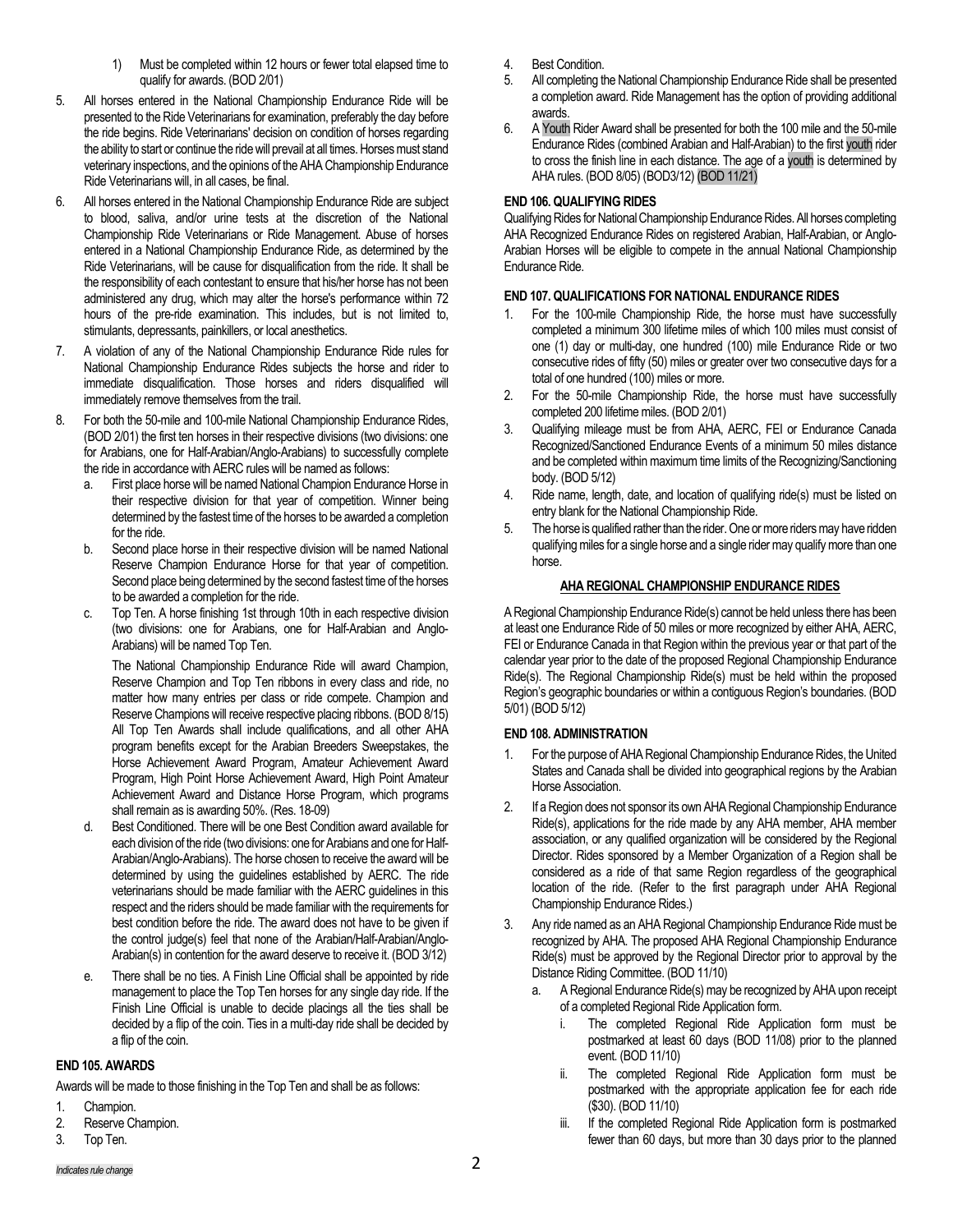event, then the late application fee (\$250) will be charged in addition to the distance fees. (BOD 11/10)

- iv. No application will be accepted that is postmarked less than 30 days prior to the event. (BOD 11/10)
- b. Ride flyers including entry forms, fee schedules and similar items must be sent to the AHA office no later than 30 days prior to the first day of the event. (BOD 8/01)
- c. Persons filing recognition application forms without the ride manager's approval or misrepresenting themselves on such forms will be subject at a \$100 fine. Repeated and/or blatant offenses will be referred to The Probable Cause Panel which may result in review and disciplinary action by the Ethical Practice Review Board. (BOD 8/10)
- d. Any two Regions are allowed to combine their Regional Championship Endurance Rides. This Combined Regional Championship would be: (Res. 17-19)
	- Governed and managed by the two (2) Regions involved.
	- ii. Each division having one (1) set of judge/official(s), one (1) set of awards, and one (1) set of National mileage.
	- iii. Requires approval from each of the Regional Directors within a combined Regional Championship Ride.
- 4. AHA Regional Championship Endurance Rides shall be conducted pursuant to rules adopted by the AHA Board of Directors.
- 5. Administration and interpretation of such rules shall be vested in the Distance Riding Committee of AHA.
- 6. The sponsor of the ride(s) shall pay all expenses, furnish all facilities and personnel, and receive all entry fees and other income deemed feasible by the Distance Riding Committee.
- 7. The ride brochure/flyer must include:
	- a. Name and length of the ride.
	- b. Date.<br>c. Locat
	- Location.
	- d. Names of the Veterinarians and Ride Steward.
	- e. Awards presented.
	- f. A liability clause to be signed by all entrants. A copy of the liability clause may be obtained by contacting AHA.
	- g. Reference to ride rules in the AHA Handbook.
	- h. A short description of the ride: days, miles, terrain, weather.
- 8. It shall be the duty of the Board of Directors and the Distance Riding Committee of the respective Region to assure that appropriate awards are presented to the Regional Champions, Regional Reserve Champions, Best Condition, and all finishers of the Regional Championship Endurance Ride. In addition, the Top Five horses will receive Top Five awards.
- 9. A ride steward is only required if the number of competitors exceeded ten (10) riders in the previous year. If a ride steward is required, then the ride steward must be from the approved AHA Ride Steward list. If there is not a Ride Steward, then, the ride manager shall interpret the AHA rules to the ride management and the veterinarians and process any complaints and protests. (BOD 11/11) Refer to Protest Procedures END 113.
- 10. The ride must be an accurately measured distance. The AHA Regional Championship Endurance Ride(s) may hold either one ride or two rides of two different distances. If one ride is held, the minimum distance shall be 50 miles with riding time not to exceed 12 hours for a 50-mile ride. If two rides are held, one ride must be a 50-mile ride and the other ride must be either a one-day 100 mile ride or a two-day 100 mile ride. (BOD 8/04)

### **END 109. GENERAL RULES**

The current AERC or Endurance Canada rules will be followed except where superseded by AHA rules as published in the current AHA Handbook. (BOD 5/12) AERC is the only sanctioning body AHA recognizes for endurance in the United States. (BOD 11/17)

### **END 110. RIDE RULES**

1. All horses entered in an AHA Regional Championship Endurance Ride(s) must be at least 60 months of age at the time of qualifying rides. Age to be determined by registration papers.

- 2. The same horse and rider must pass all control points in the order specified by ride management and stay on the trail as marked by the AHA Regional Championship Endurance Ride officials in order to qualify for awards.
- 3. All horses and riders competing in the AHA Regional Championship Endurance Ride must be at the starting line at the time designated in the rules on the day of the ride or be disqualified. Horses must be wearing the number assigned by the ride officials. Horses to be marked on both hips with marking material that may be seen from a distance. If the AHA Regional Championship Endurance Ride is held in conjunction with another endurance ride, hip markings must clearly differentiate by division those horses competing on the AHA Regional Championship Endurance Ride.
- 4. All horses entered in the AHA Regional Championship Endurance Ride will be presented to the ride veterinarians for examination, preferably the day before the ride begins. Ride veterinarians' decision on condition of horses concerning the ability to start or continue will prevail at all times. Horses must stand veterinary inspections and the opinions of the AHA Regional Championship Endurance Ride veterinarians will, in all cases, be final.
- 5. All horses entered in the AHA Regional Championship Endurance Ride are subject to blood, saliva, and/or urine tests at the discretion of the AHA Regional Championship Ride veterinarians or ride management. Abuse of horses entered in an AHA Regional Championship Endurance Ride, as determined by the ride veterinarians, will be cause for disqualification from the ride. It shall be the responsibility of each contestant to ensure that his/her horse has not been administered any drug, which may alter the horse's performance within 72 hours of the pre-ride examination. This includes, but is not limited to, stimulants, depressants, painkillers, or local anesthetics.
- 6. A violation of any of the AHA Regional Championship Endurance Ride rules for AHA Regional Championship Endurance Rides subjects the horse and rider to immediate disqualification. Those horses and riders disqualified will immediately remove themselves from the trail.
- 7. Regional Rides may elect one of the following and shall clearly state in their Regional Ride Brochure/Flyer whether an entire Top Five or 50% of the division rounded up method shall be used: (Res. 20-03)
	- Top Five: A horse finishing 1<sup>st</sup> through 5<sup>th</sup>, in each division, will be named Top Five. The top scoring horse in each division shall be named Regional Champion and the second high scoring horse shall be named Regional Reserve Champion. If fewer than 10 entries start the ride (must have passed the pre-ride vet check) in a division, only enough Top Fives will be awarded to total 50% of the division rounded up. (e.g., a ride division consisting of seven entries would be eligible for only four Top Five awards including the Champion and Reserve Champion (BOD 8/02)
	- b. Top Five Awards will be given regardless of how many horses compete in each division at the start of the ride. Points in the Horse Achievement Award, Amateur Achievement Award, High Point Horse Achievement Award, High Point Amateur Achievement Award and Distance Award Programs will be given to those horses enrolled in these programs equal to 50% of the division rounded up not to exceed five of those competing in the division at the beginning of the ride (e.g. A division of a ride of seven horses would be eligible for only four pay-outs even though a Top Five would be awarded) (Res. 20-03)
	- c. The first five horses in their respective divisions (two divisions: one for Arabians, one for Half-Arabian and Anglo-Arabians) to successfully complete the ride in accordance with AERC rules will be named as follows for the AHA Regional Championship Endurance Rides:
	- d. First place horse will be named AHA Regional Champion Endurance Horse in their respective division for that year of competition. Winner being determined by the fastest time of the horse's granted completion for the ride.
	- e. Second place horse in their respective division will be named AHA Regional Reserve Champion Endurance Horse for that year of competition. Second place being determined by the second fastest time of the horse's granted completion for the ride.